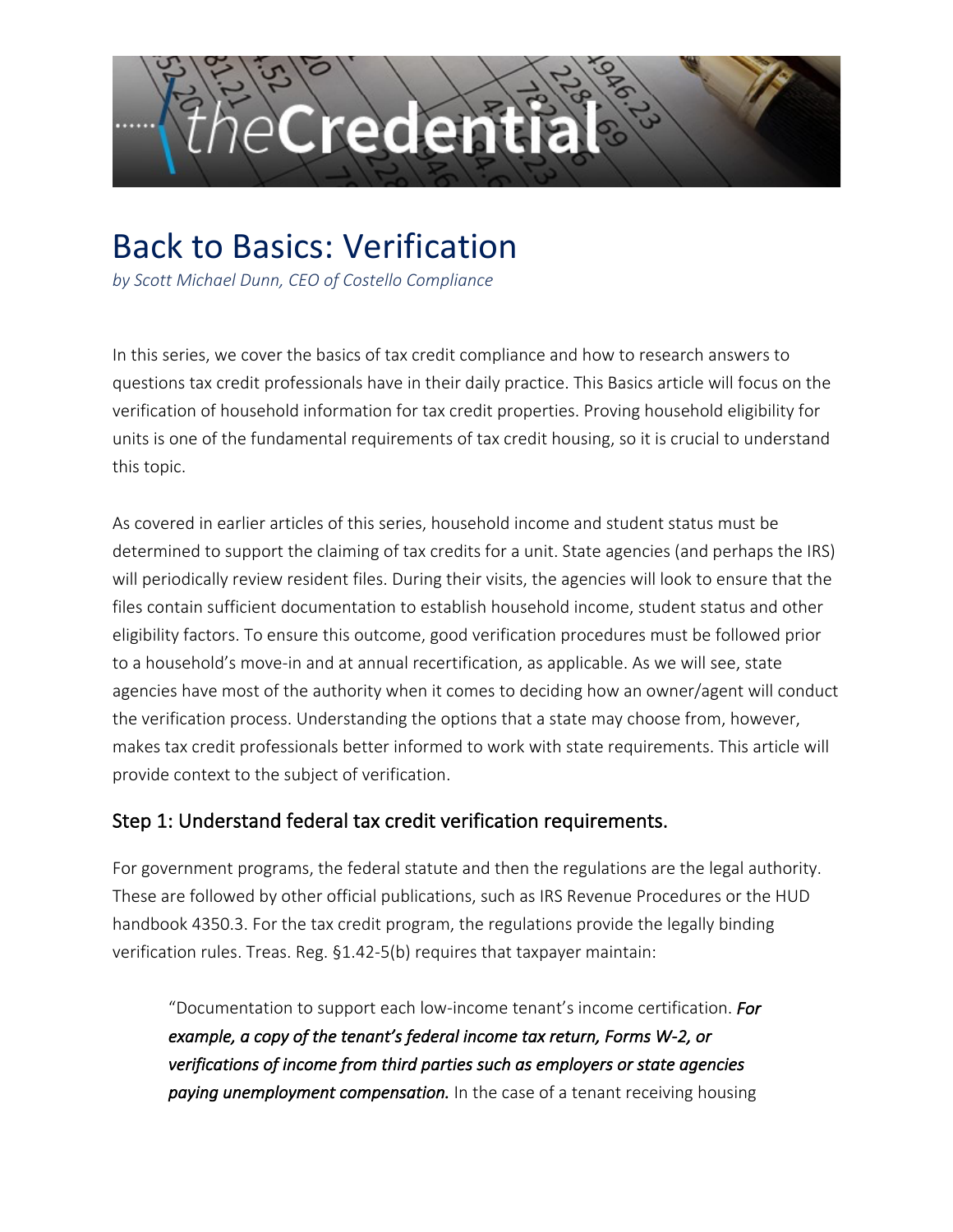

assistance payments under section 8, the documentation requirement is satisfied if the public housing authority provides a statement to the building owner declaring that the tenant's income does not exceed the applicable income limit."

For voucher holders, the public housing authority (PHA) can verify the income of the household. Additionally, Rev. Proc. 94-65 allows that, if the total assets for a household are \$5,000 or less, the applicants may satisfy the asset verification requirement by signing a statement attesting to the total value of the assets and any income. Generally, state tax credit HFAs that allow this provision will provide a form for this use.

## Step 2: Review HUD and tax credits verification rules 1986-2013.

Documentation provided by a household (such as tax returns or W-2s) is among the examples of verification legally acceptable under the regulation. However, prior to the tax credit program, the other major housing agencies — the Department of Housing and Urban Development (HUD) and Rural Development — had long-standing rules about verification. They mandated the use of verifications that come directly from third parties, if possible. This verification was never to go through any household members' hands. Documentation provided by a household was the second-best option, allowed only when third-party verification failed after multiple attempts and significant time (such as two weeks). As verifications of income from third parties were among the allowed types in the tax credit regulation, HUD's model became the best practice for the tax credit program. This promoted consistency among housing programs. Years later, the IRS restated HUD's verification guidance in the 8823 Guide, Chapter 4, as a best practice.

For years, state agencies generally followed the HUD model of requiring, in order of preference:

- 1. Verification directly from a third party,
- 2. Documentation provided by the household, and
- 3. Household self-certification.

This went beyond the basic legal requirements of the program, as stated in Reg 1.42-5 above, but it worked across housing programs and was the model most state tax credit agencies chose to adopt. Notably, some states allowed or required employed household members to supply paystubs. These were required along with  $-$  or instead of  $-$  traditional "third party"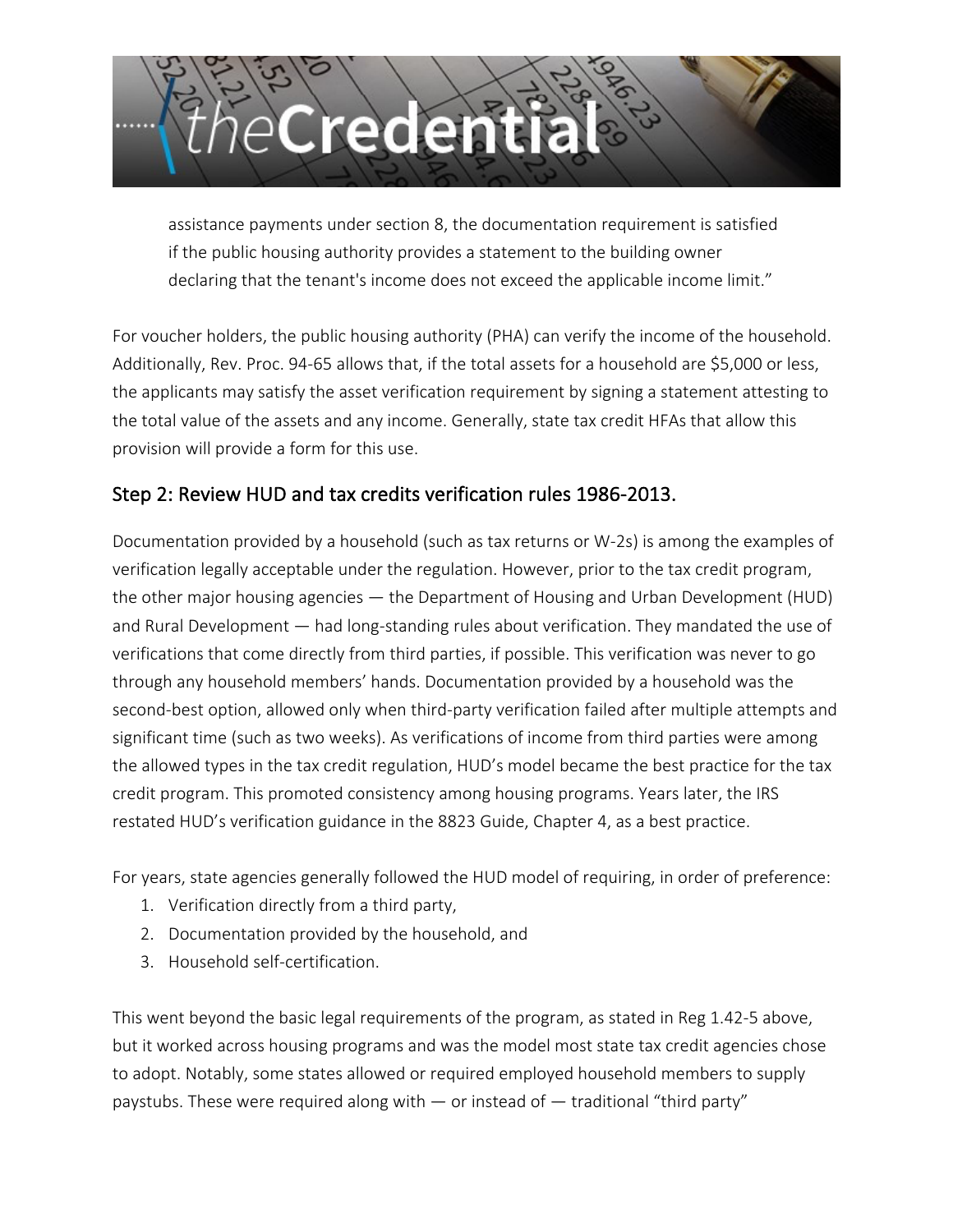

verification. These states knew that this also fits the legal requirements of the regulations and were comfortable allowing this type of verification.

## Step 3: Review HUD and tax credits verification rules from 2013 to the present.

Change 4 of the HUD 4350.3 handbook, Chapter 5, changed HUD's rules with respect to verification for HUD programs. In IRS LIHC Newsletter 54, the IRS clarified that HUD guidance, although not *required* to be used by the tax credit regulation, was "sufficient for IRC §42 purposes."

The IRS' summary of HUD's new rules followed in this LIHC Newsletter:

- *1. "A document generated by a third-party source provided by the tenant is still considered "third party" verification because the document originated from a third-party source. For example, a tenant may provide pay stubs or a W-2 prepared by the tenant's employer. When evaluating the documents, consider:* 
	- *Is it current? The tenant's circumstances may have changed since the document was created.*
	- *Is it complete? For example, pay stubs can be used to verify income. Actual paychecks (or copies) are not acceptable because deductions are not identified on the paycheck.*
	- *Is it the original document? If the document is a copy, it may have been altered by using high-quality copying equipment. Documents with original signatures are the most reliable.*
- *2. Written documentation sent directly by the third party may be received by mail, fax, or email. If received by fax, the fax should include the company name and fax number of the third party. If received by e-mail, the e-mail address should be for the third party and include the name of the party sending the email.*
- *3. Information verified on the Internet is considered third-party verification if the information is from a reliable source. A printout from the Internet is adequate verification.*
- *4. Third-party verification may be made over the telephone. To ensure that the person on the telephone is the right party, it is best to call the verification source rather than accepting verification from a third party initiating the telephone call."*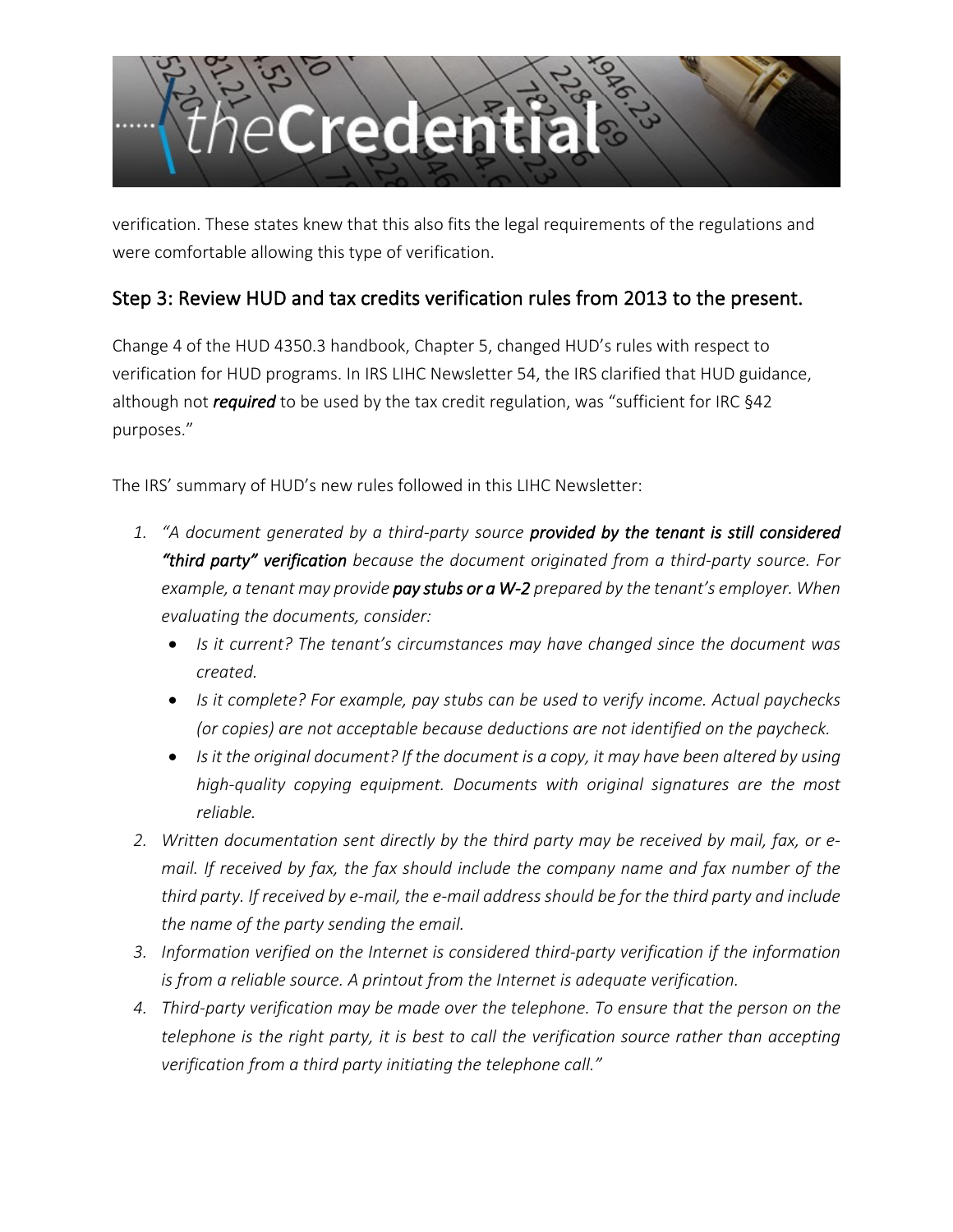

#### Step 4: Check state agency requirements.

LIHC Newsletter 54, cited above, concluded: "The state housing agencies can require taxpayers to obtain specific documentation of income based on local practices and circumstances. Taxpayers are advised to consult with the state housing agency regarding documentation requirements for income certifications."

The above history lays out the options that states generally choose from: pre- and post-2013 HUD rules. Some retain the pre-Change 4 method of requiring full direct third-party verification. However, an increasing number of agencies allow documentation provided by the household, especially paystubs, per recent HUD guidance. Some states simply allow owner/agents to make informed decisions and choose between options, as long as the owner/agent is consistent in his or her processes.

Another factor many states may consider is that the 2013 HOME Funds housing regulation revision requires at least two months of "source document" wage history documentation to verify employment income. Many HOME participating jurisdictions (PJs) have interpreted this to mean that paystubs must be collected and that the verification forms completed by a third party are optional for HOME purposes. If these HOME PJs are also tax credit agencies, reconciling the programs by moving toward requiring or allowing paystubs to be used to verify employment makes sense and limits the paperwork burden on households and owners. Some years, up to 30% of tax credit allocations have HOME funding, so this represents a significant burden reduction.

Why do states lean one way or the other when creating verification rules? There are many possible reasons. For instance, allowing paystubs as verification reduces delays that sometimes result when a third party responds slowly. Some states believe that more efficient paystub verification (which is acceptable to the IRS and within the tax credit regulations) helps reduce vacancy loss for properties that are often financially strapped, and is beneficial to the properties and program. States must balance this with what some believe to be greater accuracy afforded by forms completed by a third party, especially for anticipated future changes that may not show up in wage history. Of course, these states may have noted that most employers will not commit to future changes in wages on the forms anyway. Clearly this issue is not of primary concern to